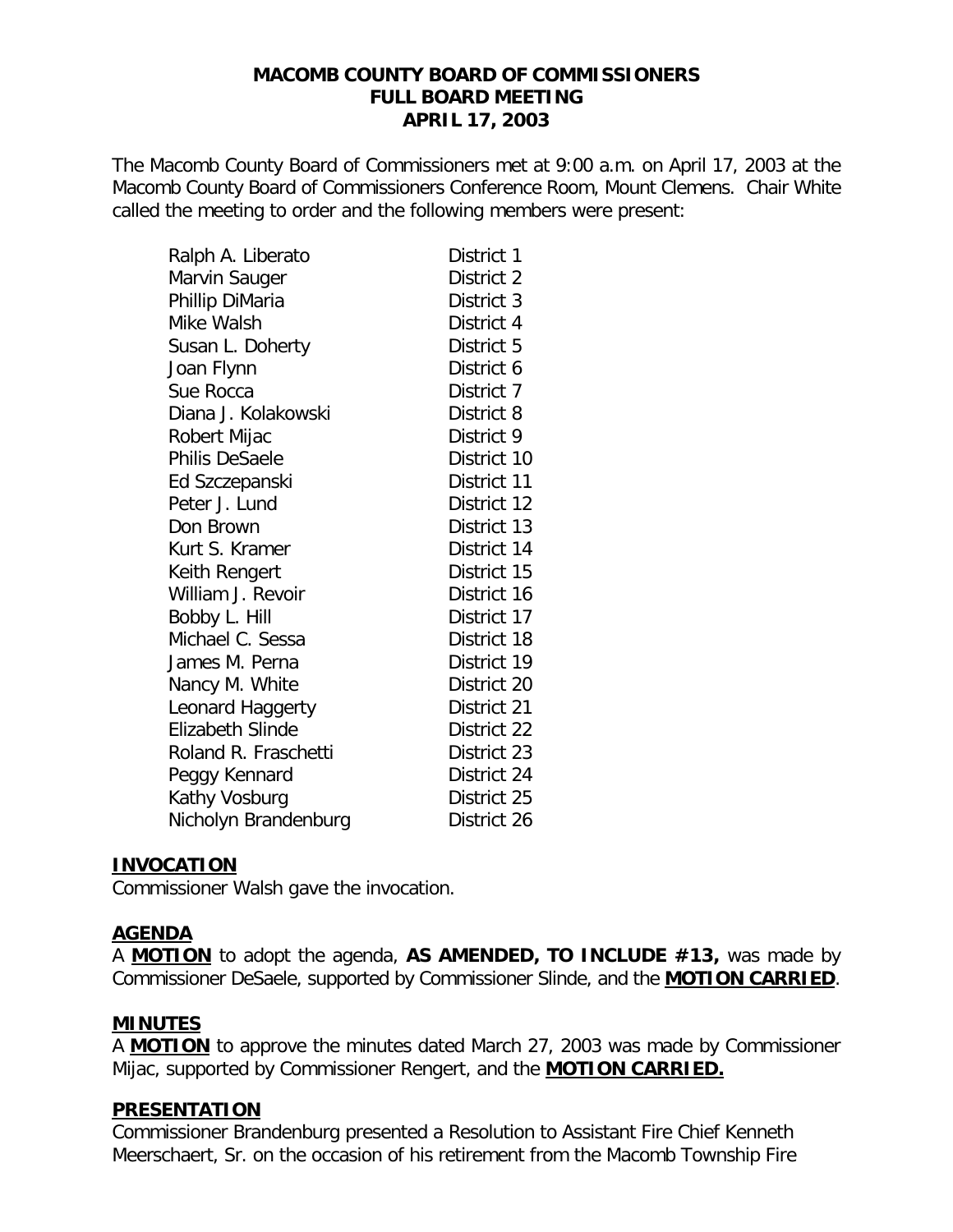Department.

# **PUBLIC PARTICIPATION**

# *Honorable Paul Cassidy, 42nd District Court, New Baltimore*

Gave a history of the problems with the  $42<sup>nd</sup>$  District Court and the desperate need for a new facility. Asked the Board of Commissioners to please move forward.

## *Jessie Canal, Armada Township*

Praised Retired Macomb Township Assistant Fire Chief, Kenneth Meerschaert, Sr. and personally thanked him for his dedication.

# **COMMITTEE REPORTS:**

# *COMMUNITY SERVICES COMMITTEE – April 7, 2003*

The Clerk read the recommendations from the Community Services Committee and a **MOTION** was made by Chairperson Kennard, supported by Vice-Chairperson Brandenburg, to adopt the committee recommendations.

Commissioner Kennard asked to separate Motion #2. There were **NO** objections.

A vote was taken on the following:

- 1. AUTHORIZE THE MACOMB COUNTY COMMUNITY SERVICES AGENCY TO SUBMIT THE WEATHERIZATION ASSISTANCE PROGRAM LOCAL SERVICE PLAN FOR PY 03.
- 3. AUTHORIZE THE MACOMB COUNTY COMMUNITY SERVICES AGENCY TO SUBMIT A HEAD START SUPPLEMENTAL TRAINING/TECHNICAL ASSISTANCE GRANT APPLICATION FOR 2003.
- 4. AUTHORIZE MACOMB MSU EXTENSION TO RECEIVE \$25,000 FROM THE MICHIGAN DEPARTMENT OF COMMUNITY HEALTH ON BEHALF OF MACOMB COUNTY TO IMPLEMENT RENEWAL OF PROJECT FRESH FROM JUNE 1, 2003 THROUGH OCTOBER 31, 2003.

# **THE MOTION CARRIED.**

# **SEPARATED MOTION**

2. AUTHORIZE THE MACOMB COUNTY COMMUNITY SERVICES AGENCY TO SUBMIT A CREDIT APPLICATION WITH WHIRPOOL.

A **MOTION TO REFER** back to committee was made by Commissioner Kennard, supported by Commissioner Brandenburg.

Commissioner Kennard indicated additional information is forthcoming and this matter needs to go back to committee. The Purchasing Department will be involved.

# **THE MOTION TO REFER BACK TO COMMUNITY SERVICES COMMITTEE CARRIED.**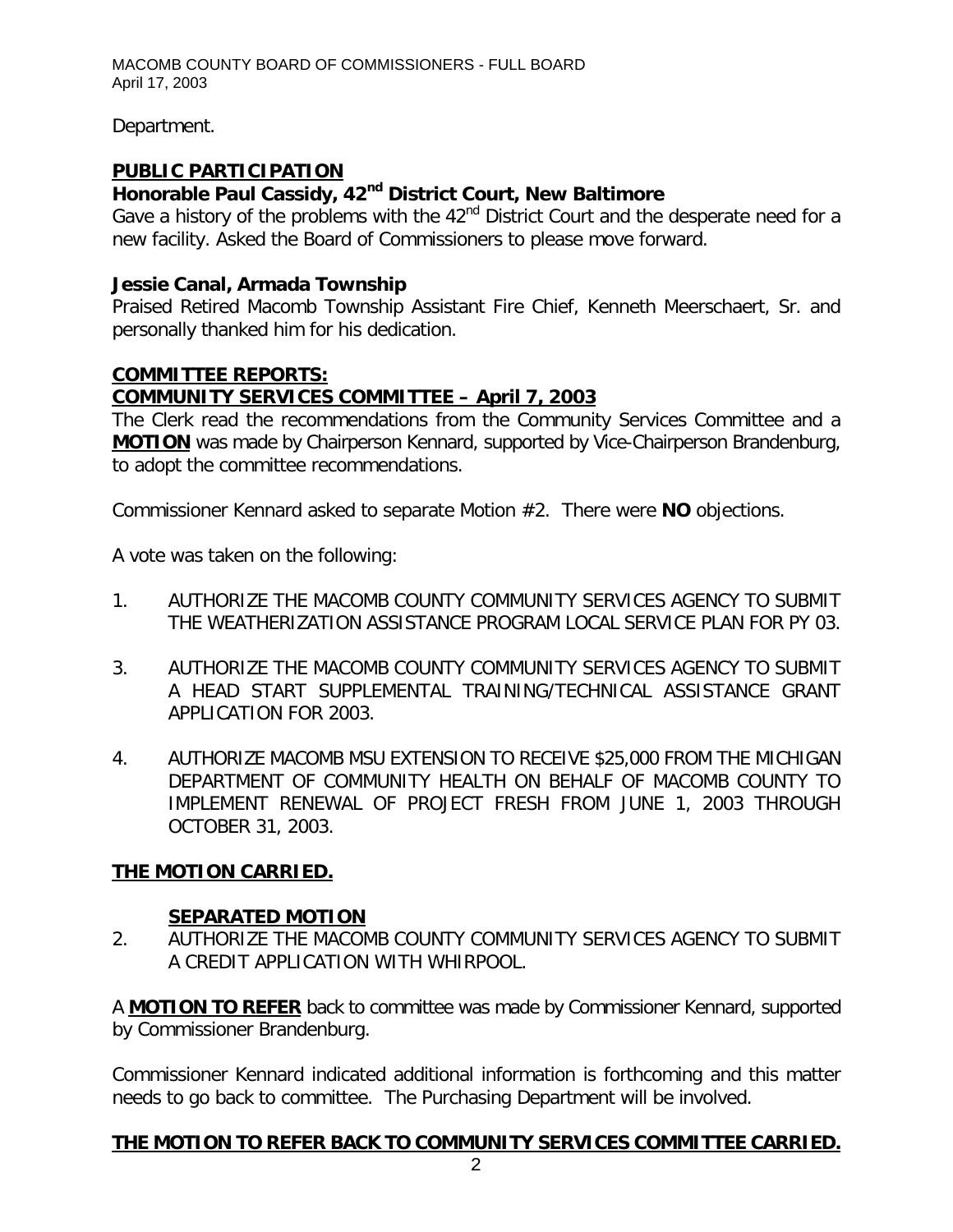### *OPERATIONAL SERVICES COMMITTEE – April 8, 2003*

The Clerk read the recommendations from the Operational Services Committee and a **MOTION** was made by Chairperson Rengert, supported by Vice-Chairperson Sauger, to adopt the committee recommendations.

- 1. AUTHORIZE THE AMOUNT OF \$53,073.00 FOR CHANGE ORDERS AND HIGHER CONSTRUCTION COSTS FOR THE CMI-99 GRANT; FUNDS ARE AVAILABLE IN THE CAPITAL IMPROVEMENT FUND.
- 2. AWARD THE BID FOR HEALTH CARE FURNITURE FOR MARTHA T. BERRY, MCF RENOVATION AND ADDITION, TO THE LOWEST QUALIFIED BIDDER, HEALTH SPACE, IN THE AMOUNT OF \$557,711.80; FUNDING IS AVAILABLE IN THE FURNITURE, FIXTURES AND EQUIPMENT (FF&E) BUDGET OF THE CAPITAL PROJECTS REMODELING FUND.
- 3. AUTHORIZE PAYMENT FOR THE WORK PERFORMED AS FOLLOWS:

| MARTHA T. BERRY<br>RENOVATION | <b>EDMUND LONDON &amp;</b><br>ASSOCIATES | \$<br>5.816.49 |
|-------------------------------|------------------------------------------|----------------|
| MARTHA T. BERRY<br>RENOVATION | ELLISDON MICHIGAN                        | 367,517.05     |
| COURT BUILDING                | PROJECT CONTROL<br><b>SYSTEMS</b>        | 15,085.14      |
| YOUTH HOME                    | PROJECT CONTROL<br><b>SYSTEMS</b>        | 1.121.908.50   |
| YOUTH HOME                    | WAKELY ASSOCIATES                        | 4.265.41       |

FURTHER, FUNDS ARE AVAILABLE IN THE CAPITAL BUDGET.

- 4. AUTHORIZE THE INSTALLATION OF A STAMP MACHINE AT THE ROBERT A. VerKUILEN BUILDING AS REQUESTED BY THE UNITED STATES POSTAL SERVICE.
- 5. CONCUR WITH THE RECOMMENDATION OF THE FACILITIES AND OPERATIONS AND THE PURCHASING DEPARTMENTS AND AWARD THE CONTRACT FOR THE ELEVATOR REPLACEMENT PROJECT-PARKING STRUCTURE TO THE LOW BIDDER, KONE, INC., IN THE AMOUNT OF \$161,000.00; FUNDS ARE AVAILABLE IN THE CAPITAL BUDGET.
- 6. APPROVE THE PURCHASE OF A 2003 CHEVROLET IMPALA 4-DOOR SEDAN W/POLICE PACKAGE FOR THE SHERIFF'S DEPARTMENT TO THE LOWEST RESPONSIBLE BIDDER, SHAHEEN CHEVROLET, LANSING, MICHIGAN, IN THE AMOUNT OF \$17,936.00, AS OUTLINED IN THE FINANCE DIRECTOR'S MEMO DATED 3/6/03; FUNDS ARE AVAILABLE IN THE 2003 FURNITURE AND EQUIPMENT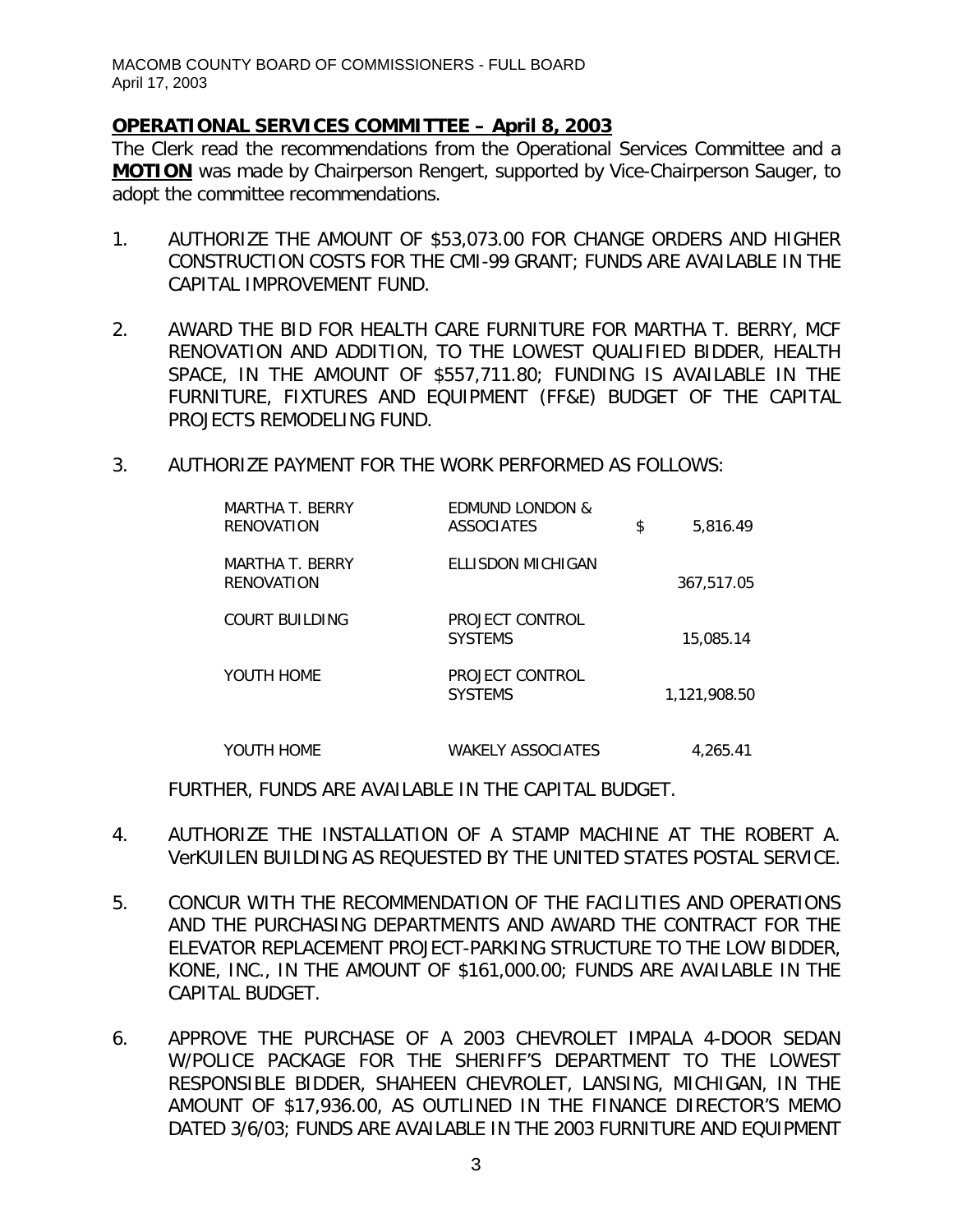ACCOUNT.

7. CONCUR WITH THE PURCHASING MANAGER AND APPROVE THE PURCHASE OF ONE IR-5000 DIGITAL COPY SYSTEM FOR THE SHERIFF'S DEPARTMENT-DETECTIVE BUREAU FROM OUR CONTRACTED VENDOR, IKON OFFICE SOLUTIONS, IN THE AMOUNT OF \$12,136.00; FUNDS ARE AVAILABLE IN THE CONVENIENCE COPIER FUND.

# **THE MOTION CARRIED.**

# *JUSTICE & PUBLIC SAFETY COMMITTEE – April 9, 2003*

The Clerk read the recommendations from the Justice & Public Safety Committee and a **MOTION** was made by Chairperson DiMaria, supported by Vice-Chairperson Fraschetti, to adopt the committee recommendations.

Commissioner DiMaria asked to separate Motion #1. There were **NO** objections.

A vote was taken on the following:

- 2. AUTHORIZE MACOMB COUNTY COMMUNITY CORRECTIONS TO APPLY FOR CONTINUATION GRANT FUNDING FROM THE MICHIGAN DEPARTMENT OF CORRECTIONS/OFFICE OF COMMUNITY CORRECTIONS TO MAINTAIN STAFF AND PROGRAM OPERATIONS FOR FY 2004. THE ANNUAL GRANT FROM THE MICHIGAN DEPARTMENT OF CORRECTIONS/OFFICE OF COMMUNITY CORRECTIONS IN ENTIRELY STATE-FUNDED AND REQUIRES NO LOCAL MATCH FUNDS.
- 3. ACCEPT AND ENTER INTO A GRANT AGREEMENT FOR THE FY 2002 SUPPLEMENTAL FUNDS GRANT AGREEMENT IN THE AMOUNT OF \$37,448.31 FOR THE PURPOSE OF ASSISTING MACOMB COUNTY IN THE PREPAREDNESS FOR AND CONSEQUENCE MANAGEMENT OF POSSIBLE TERRIORIST ATTACKS AND OTHER EVENTS.
- 4. APPROVE AN EMERGENCY MANAGEMENT RESOLUTION AND AGREEMENT BETWEEN THE CITY OF MT. CLEMENS AND MACOMB COUNTY FOR EMERGENCY MANAGEMENT RELATED ACTIVITIES.

# **THE MOTION CARRIED.**

### **SEPARATED MOTION**

- 1. AUTHORIZE THE MACOMB COUNTY PURCHASING DEPARTMENT TO ADVERTISE FOR BIDS FOR VACANT PROPERTY SITUATED IN THE CITY OF NEW BALTIMORE IN ORDER TO RELOCATE THE 42-2 DISTRICT COURT. FURTHER, TO NOT LIMIT THE PROPERTY SEARCH AND INCLUDE CHESTERFIELD TOWNSHIP AND THE CITY OF NEW BALTIMORE.
- A **MOTION TO REFER** back to committee was made by Commissioner DiMaria, supported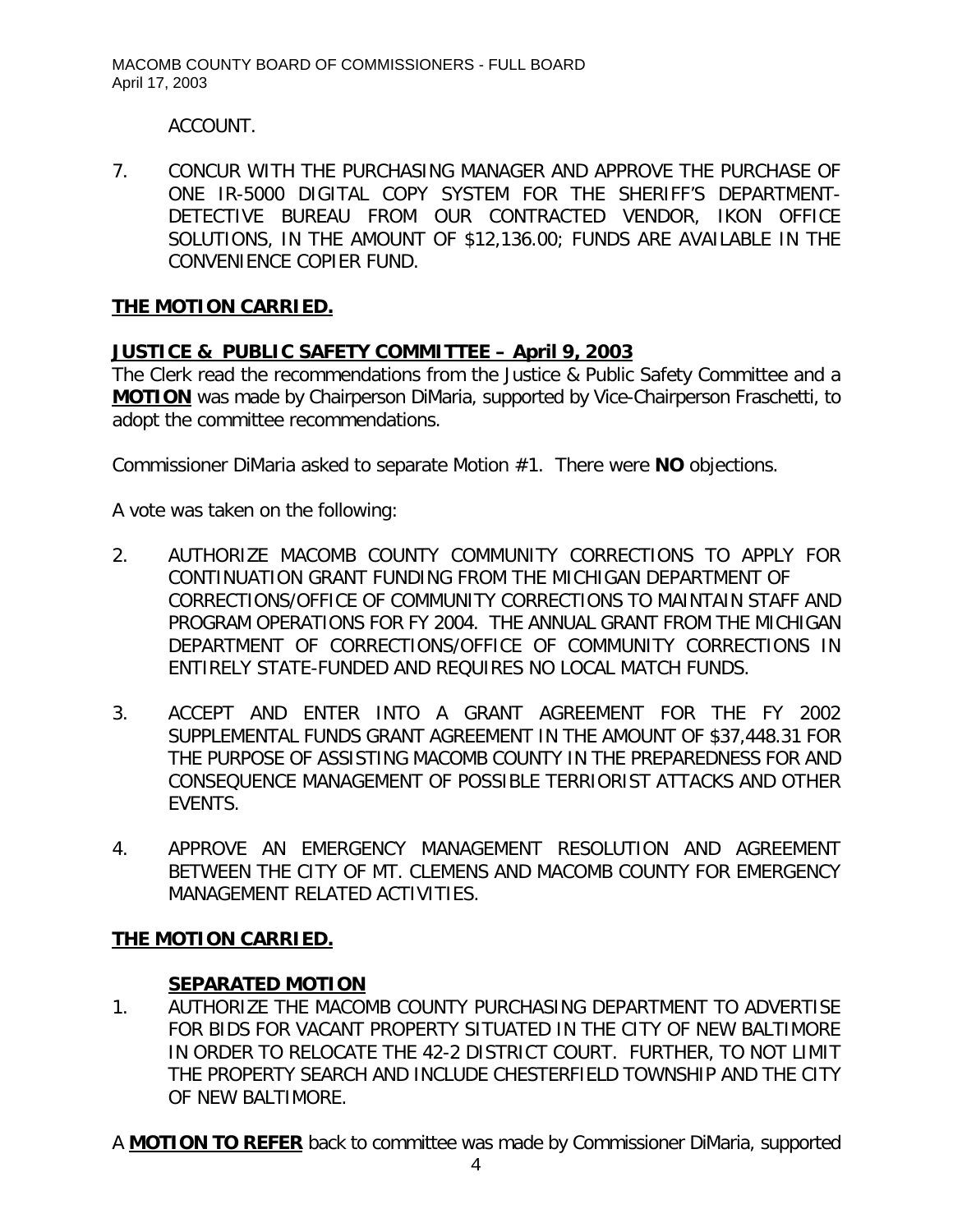by Commissioner Liberato.

A discussion ensued.

Commissioner DiMaria withdrew his Motion to Refer. Commissioner Liberato withdrew his support.

The discussion continued.

**CALL FOR THE QUESTION** to end debate, was made by Commissioner Walsh, supported by Commissioner Flynn. A vote was taken, was 2/3's vote, the debate ended.

### **ROLL CALL VOTE**

|                    | <b>Yes</b> | No |
|--------------------|------------|----|
| BRANDENBURG        | Χ          |    |
| <b>BROWN</b>       | X          |    |
| <b>DESAELE</b>     | Χ          |    |
| DI MARIA           |            | Χ  |
| <b>DOHERTY</b>     | Χ          |    |
| <b>FLYNN</b>       | Χ          |    |
| FRASCHETTI         | Χ          |    |
| <b>HAGGERTY</b>    | X          |    |
| HILL               |            |    |
| KENNARD            | Χ          |    |
| KOLAKOWSKI         | X          |    |
| <b>KRAMER</b>      | Χ          |    |
| LIBERATO           | Χ          |    |
| <b>LUND</b>        | X          |    |
| <b>MIJAC</b>       | X          |    |
| PERNA              | X          |    |
| RENGERT            | Χ          |    |
| <b>REVOIR</b>      |            | Χ  |
| <b>ROCCA</b>       | Χ          |    |
| <b>SAUGER</b>      | X          |    |
| <b>SESSA</b>       | X          |    |
| <b>SLINDE</b>      | X          |    |
| <b>SZCZEPANSKI</b> | Χ          |    |
| <b>VOSBURG</b>     | X          |    |
| <b>WALSH</b>       | Χ          |    |
| <b>WHITE</b>       |            | Χ  |
| <b>TOTAL</b>       | 22         | 3  |

# **THE MOTION CARRIED.**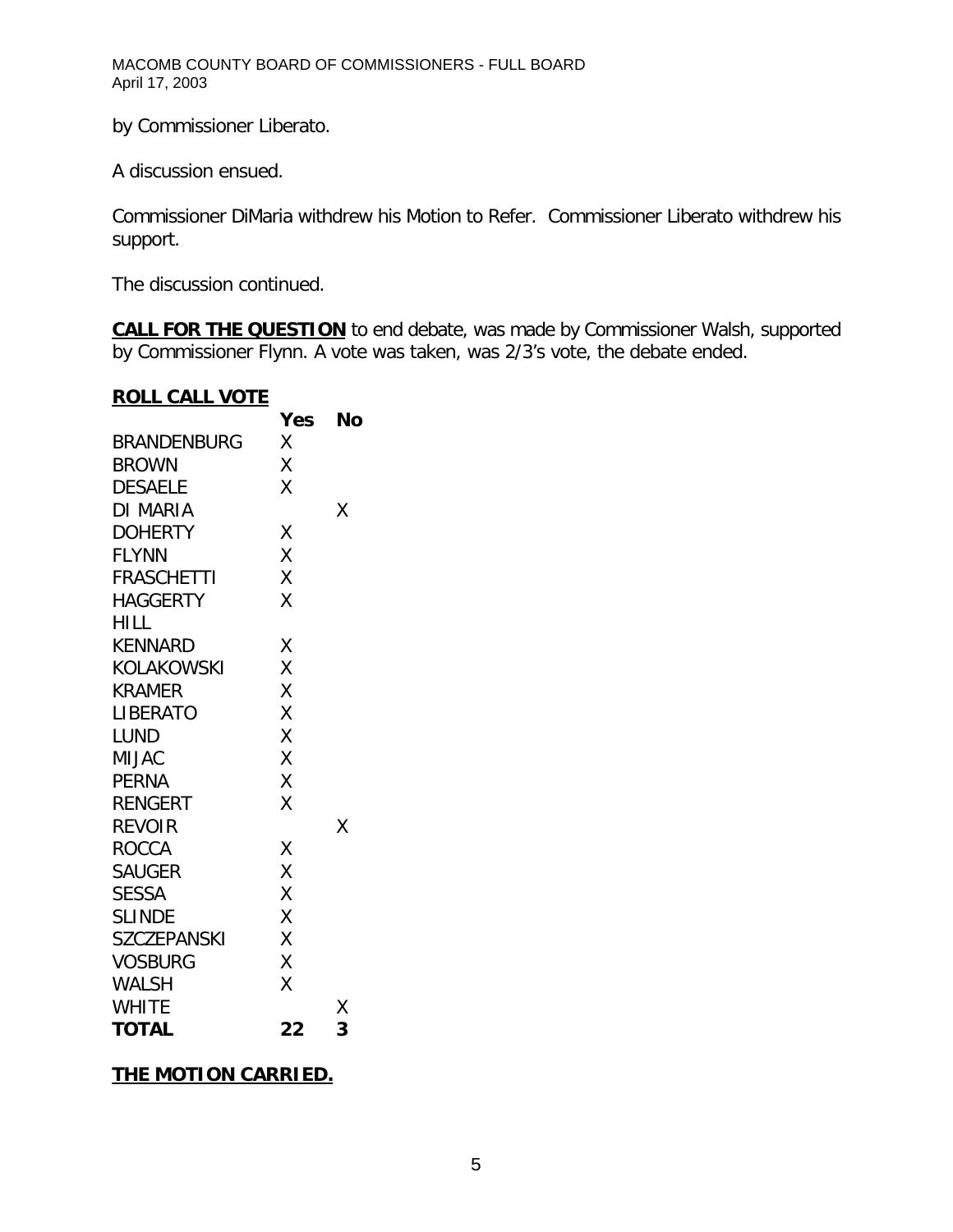# *LEGISLATIVE & ADMINISTRATIVE SERVICES COMMITTEE – April 9, 2003*

The Clerk read the recommendation from the Legislative & Administrative Services Committee and a **MOTION** was made by Chairperson Szczepanski, supported by Vice-Chairperson Hill, to adopt the committee recommendation.

- 1. ADOPT THE NEW FORMAT FOR THE MACOMB COUNTY WEB SITE AS PRESENTED BY THE MANAGEMENT INFORMATION SERVICES DIRECTOR.
- 2. APPROVE THE PURCHASE OF THE FOLLOWING MISCELLANEOUS DEPARTMENT REQUESTS:

ONE LAPTOP COMPUTER AND ONE MS OFFICE STANDARD BUSINESS SOFTWARE FOR THE HEALTH DEPARTMENT AT A COST NOT TO EXCEED \$2,659.47; FUNDING IS AVAILABLE IN THE 2003 HEALTH DEPARTMENT BUDGET EQUIPMENT ACCOUNT;

ONE LAPTOP COMPUTER, ONE MS OFFICE STANDARD BUSINESS SOFTWARE AND TWO SPARE LAPTOP BATTERIES FOR THE HEALTH DEPARTMENT AT A COST NOT TO EXCEED \$2,957.47; FUNDING IS AVAILABLE IN THE CLEAN SWEEP PROGRAM GRANT;

ONE STANDARD DESKTOP COMPUTER, ONE MS OFFICE STANDARD BUSINESS SOFTWARE AND ONE GROUPWISE SOFTWARE LICENSE FOR THE HUMAN RESOURCES DEPARTMENT AT A COST NOT TO EXCEED \$1,347.00; FUNDING IS AVAILABLE IN THE CAPITAL IMPROVEMENT FUND – MIS EQUIPMENT ACCOUNT;

THREE STANDARD PERSONAL COMPUTERS, THREE MS OFFICE STANDARD BUSINESS SOFTWARE, THREE MS VISUAL STUDIO ENTERPRISE ARCHITECT DEVELOPER AND THREE FRONT PAGE 2002 SOFTWARE PACKAGES FOR MANAGEMENT INFORMATION SERVICES AT A COST NOT TO EXCEED \$14,222.88; FUNDING IS AVAILABLE IN THE CAPITAL IMPROVEMENT FUND – MIS EQUIPMENT ACCOUNT.

TWO ArcINFO 8.3 LICENSES FOR THE PLANNING AND ECONOMIC DEVELOPMENT DEPARTMENT AT A COST NOT TO EXCEED \$14,200.00; FUNDING IS AVAILABLE IN THE CAPITAL IMPROVEMENT FUND – MIS EQUIPMENT ACCOUNT.

FIVE STANDARD DESKTOP PERSONAL COMPUTERS, FIVE MS OFFICE STANDARD BUSINESS SOFTWARE LICENSES AND FIVE GROUPWISE LICENSES FOR THE PLANNING AND ECONOMIC DEVELOPMENT DEPARTMENT AT A COST NOT TO EXCEED \$6,735.00; FUNDING IS AVAILABLE N THE CAPITAL IMPROVEMENT FUND – MIS EQUIPMENT ACCOUNT; AND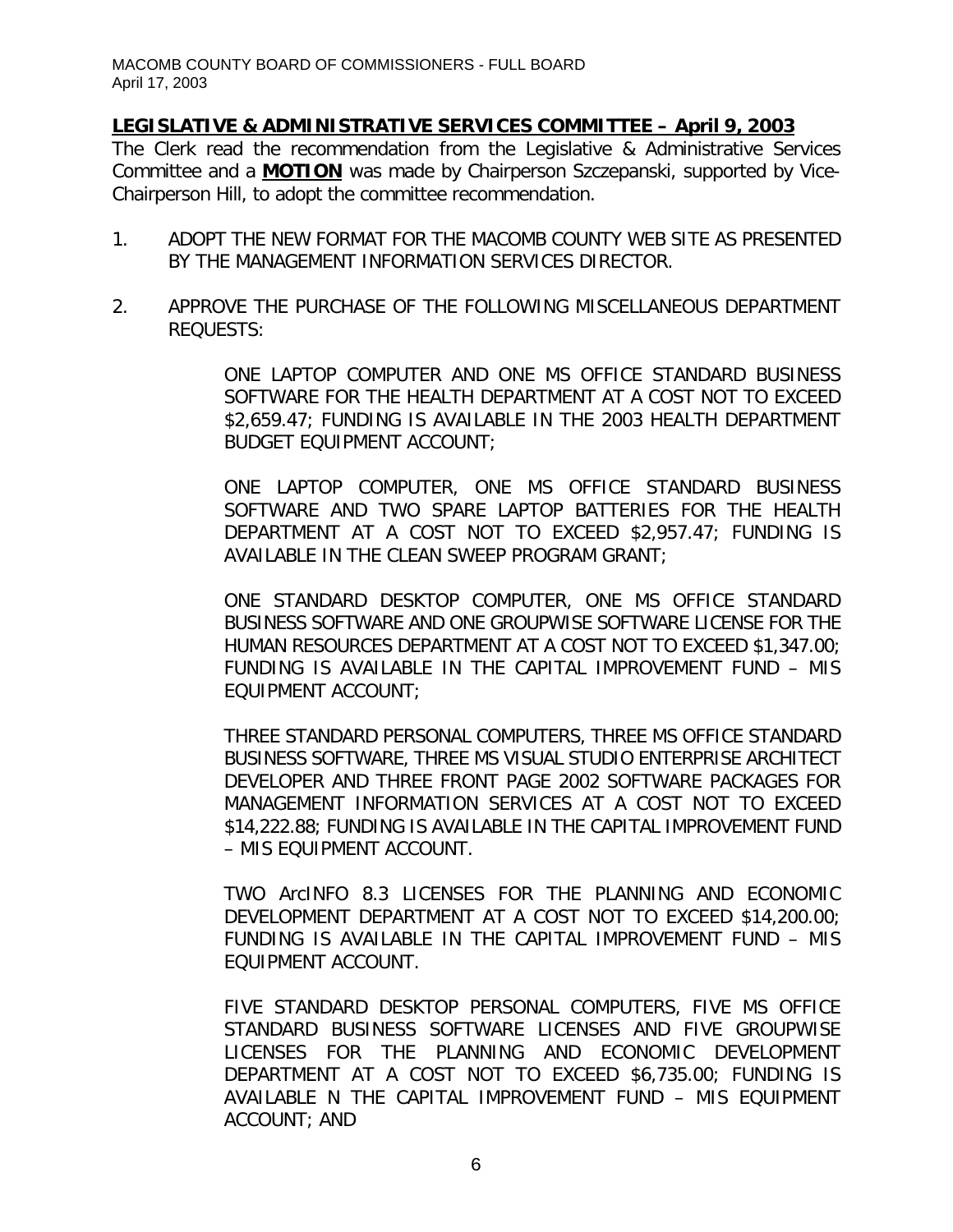THREE STANDARD DESKTOP PERSONAL COMPUTERS, THREE MS OFFICE STANDARD BUSINESS SOFTWARE LICENSES, THREE GROUPWISE LICENSES AND ONE STANDARD NETWORKED LASER PRINTER FOR PROBATE COURT WILLS AND ESTATES DIVISION AT A COST NOT TO EXCEED \$5,591.00; FUNDING IS AVAILABLE IN THE CAPITAL IMPROVEMENT FUND – MIS EQUIPMENT ACCOUNT.

- 3. APPROVE PHASE II SERVICES CONTRACT WITH ENVIRONMENTAL SCIENCES RESEARCH INSTITUTE (ESRI) FOR E911/PARCEL MAPPING PROJECT IN THE AMOUNT OF \$20,950.00; FUNDING IS AVAILABLE IN THE AERIAL PHOTO REVENUE ACCOUNT.
- 4. APPROVE THE ISSUANCE OF THE PUBLIC WORKS SOIL EROSION CONTROL DIVISION RFP.

# **THE MOTION CARRIED.**

### *HEALTH SERVICES COMMITTEE – April 10, 2003*

The Clerk read the recommendations from the Health Services Committee and a **MOTION** was made by Chairperson DeSaele, supported by Vice-Chairperson Haggerty, to adopt the committee recommendations.

Commissioner Brandenburg asked her **NO** vote be recorded from committee on Motion #4. There were **NO** objections.

- 1. AUTHORIZE THE HEALTH DEPARTMENT TO USE DATA FROM THE 2002 BEHAVIORAL RISK FACTOR SURVEY IN ESTABLISHING FUTURE PROGRAM PRIORITIES.
- 2. APPROVE THE DEPOSIT OF ALL FUNDS RECEIVED BY THE MACOMB COUNTY PROSECUTOR'S OFFICE AS COURT-ORDERED FINES OR RESTITUTION INTO THE ENVIRONMENTAL PROBLEMS-LAKE/RIVER SEPARATE ACCOUNT TO SUPPLEMENT THE FUNDS ALREADY ALLOCATED IN THE BUDGET.
- 3. AUTHORIZE THE HEALTH DEPARTMENT TO PROVIDE \$42,910.00 TO THE ARMY CORPS OF ENGINEERS FOR LABORATORY TESTING OF WATER AND SEDIMENT SAMPLES AS PART OF THE LAKE ST. CLAIR ASSESSMENT PROJECT.
- 4. APPROVE SCHEDULING OF A PUBLIC HEARING ON TUESDAY, MAY 6, 2003, 6:30 – 8:30 P.M. AT THE MACOMB COUNTY HEALTH DEPARTMENT FOR PURPOSES OF RECEIVING PUBLIC COMMENT REGARDING THE PROPOSED MACOMB COUNTY ANIMAL SHELTER REGULATION.
- 5. APPROVE THE HEALTH DEPARTMENT'S SUBMISSION OF AN APPLICATION TO THE CHILDREN'S TRUST FUND FOR A GRANT IN THE AMOUNT OF \$21,825.00.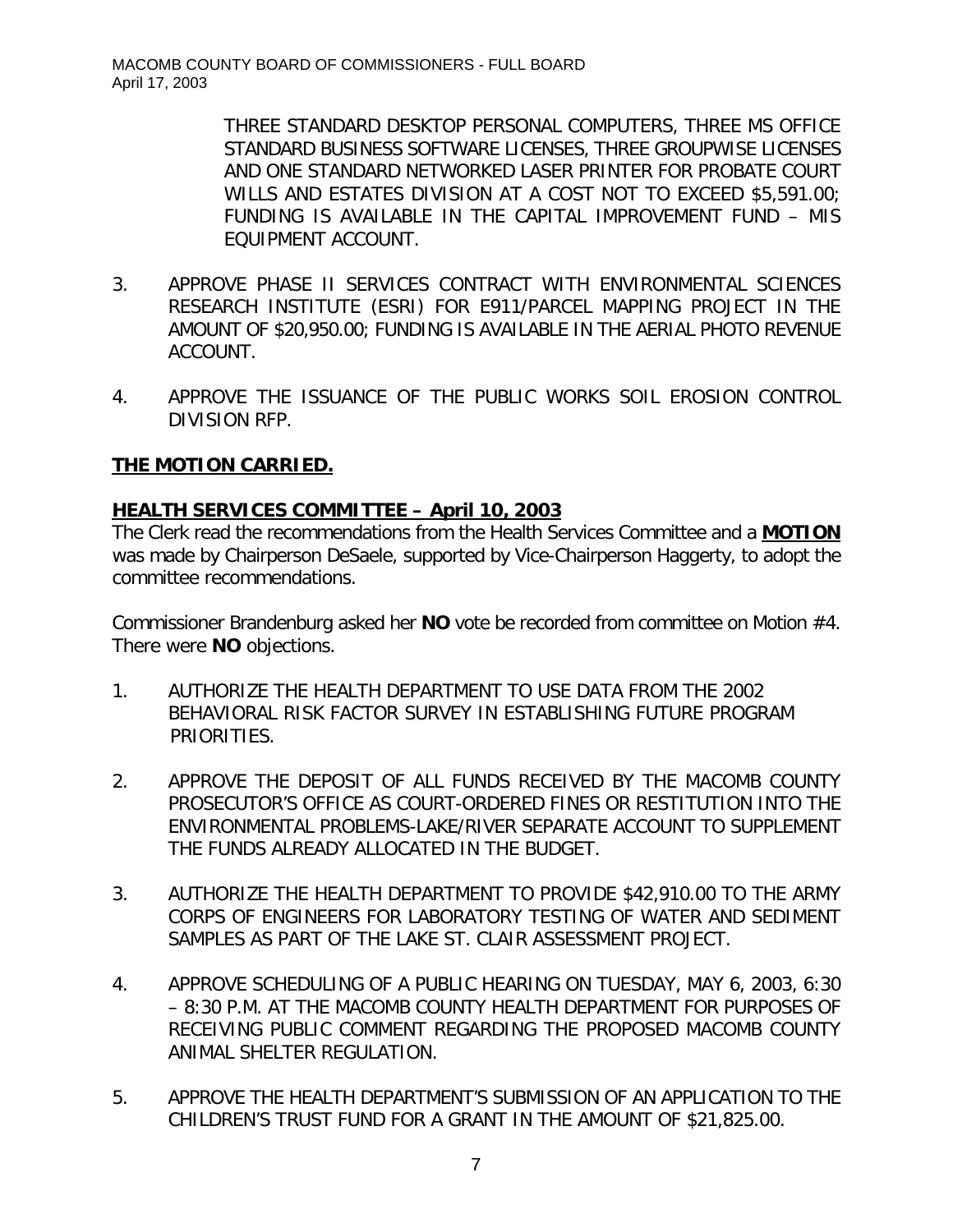# **THE MOTION CARRIED.**

### *PERSONNEL COMMITTEE – April 14, 2003*

The Clerk read the recommendations from the Personnel Committee and a **MOTION** was made by Chairperson Mijac, supported by Vice-Chairperson Doherty, to adopt the committee recommendations.

- 1. RECONFIRM THE FOLLOWING VANCANCIES:
	- 2. (1) CHIEF FIELD INVESTIGATOR
	- 1. (1) PROBATION OFFICER CIRCUIT COURT (JUVENILE DIVISION)<br>2. (1) CHIEF FIELD INVESTIGATOR FRIEND OF THE COURT
	- 3. (1) TYPIST CLERK I/II HEALTH 4. (1) ACCOUNT CLERK IV TREASURER
- 
- 2. APPROVE THE RECOMMENDATIONS FROM THE AD HOC COMMITTEE TO REVIEW SALARIES OF BOARD OFFICE STAFF AS FOLLOWS:

THAT THE CLASSIFICATION AND SALARY RANGE OF THE DIRECTOR OF BOARD SERVICES REMAIN THE SAME;

APPROVE A SALARY INCREASE OF \$2,000 FOR THE COMMITTEE REPORTER POSITIONS;

APPROVE THE RECLASSIFICATION OF ASSISTANT TO DIRECTOR OF BOARD SERVICES TO ADMNISTRATIVE SECRETARY TO BOARD OF COMMISSIONERS WITH A SALARY RANGE OF \$34,989 TO \$43,736, ADJUSTMENT TO BE MADE UPON THE DEPARTURE OF THE INCUMBENT; AND

APPROVE THE RECLASSIFICATION OF SECRETARY TO BOARD OF COMMISSIONERS TO SENIOR SECRETARY TO BOARD OF COMMISSIONERS WITH A SALARY RANGE OF \$30,492 TO \$36,961, ADJUSTMENT TO BE MADE UPON THE DEPARTURE OF THE INCUMBENT.

- 3. APPROVE THE PROPOSED VETERANS' SERVICES REORGANIZATION AS OUTLINED IN AN APRIL 7, 2003 CORRESPONDENCE FROM THE DIRECTOR OF HUMAN RESOURCES DEPARTMENT.
- 4. APPROVE THE ELIMINATION OF ONE VACANT DEPUTY COURT CLERK II POSITION AND CREATION OF ONE PART-TIME MAGISTRATE/MEDIATOR POSITION AT THE 42<sup>ND</sup> DISTRICT COURT-DIVISION II.
- 5. APPROVE THE PRE-EMPLOYMENT DRUG TESTING OF ALL EMPLOYEES AT MARTHA T. BERRY.
- 6. APPROVE THE RECLASSIFICATION OF ONE FILE SERVICE AND TERMINAL SUPERVISOR POSITION TO DATA MAINTENANCE SUPERVISOR AND ONE VACANT COMPUTER MAINTENANCE SUPERVISOR POSITION TO DATA MAINTENACE CLERK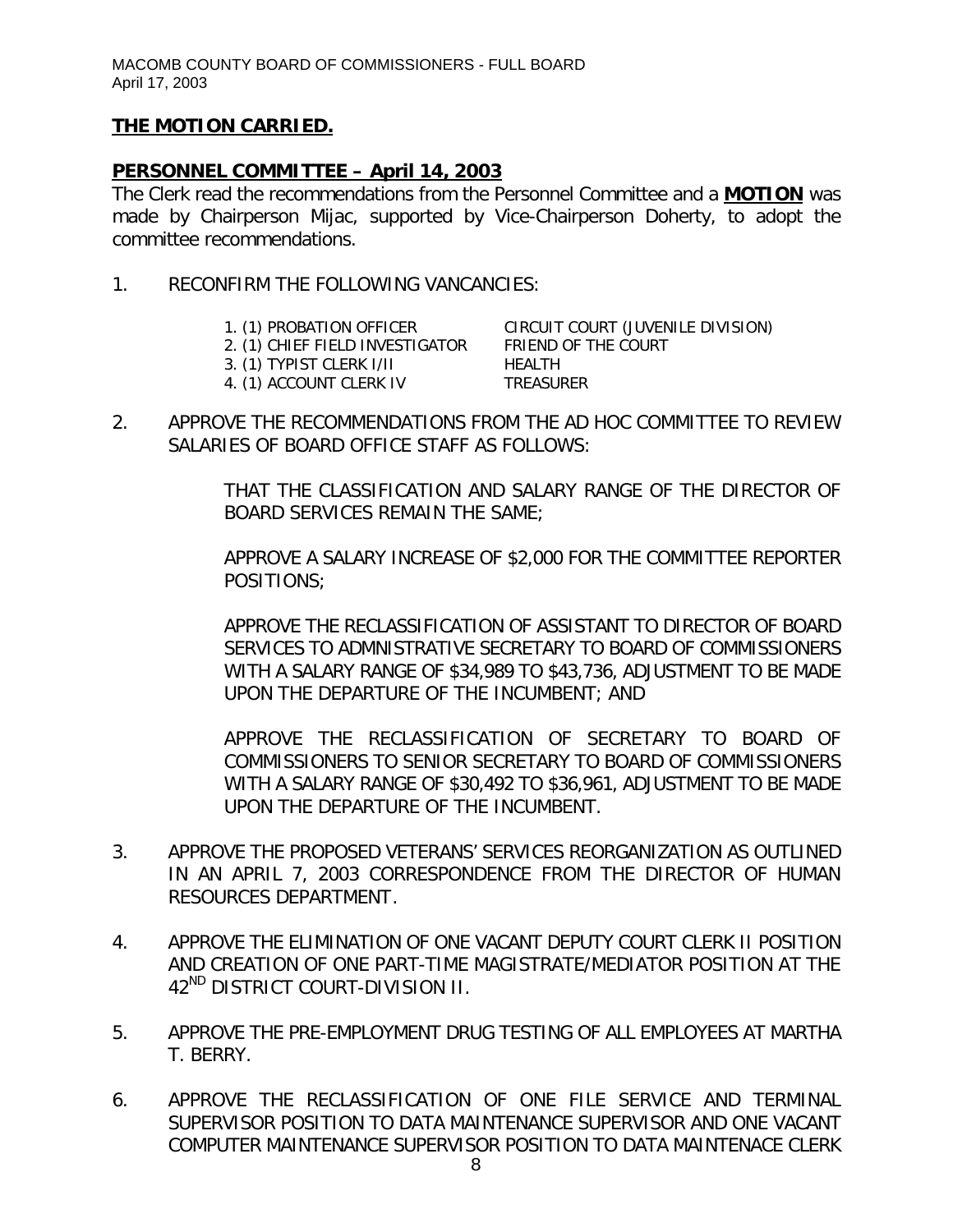AT PROBATE COURT.

7. RECOMMEND THAT THE BOARD OF COMMISSIONERS APPROVE THE RECLASSIFICATION OF ONE SECRETARY/COURT REPORTER POSITION TO COURT REPORTER IN CIRCUIT COURT.

### **THE MOTION CARRIED.**

## *BUDGET COMMITTEE – April 15, 2003*

The Clerk read the recommendations from the Budget Committee and a **MOTION** was made by Chairperson Kolakowski, supported by Vice-Chairperson Sessa, to adopt the committee recommendations.

Commissioner Brandenburg asked her **NO** vote from committee on Motion #4 be carried forward. She believes that \$250,000.00 spent on West Nile Virus is a waste of money. Feels the larvicide that will be put into the streams will not benefit the health of the general public.

- 1. ADOPT THE 2003 MACOMB COUNTY EQUALIZATION REPORT AS RECOMMENDED BY THE EQUALIZATION DEPARTMENT.
- 2. ADOPT THE 2003 BUDGET CALENDAR FOR THE 2004-2005 BIENNIAL BUDGET.
- 3. APPROVE THE FOLLOWING RECOMMENDATIONS FROM THE LEGISLATIVE AND ADMINISTRATIVE SERVICES COMMITTEE MEETING OF 4/9/03:

AWARD BID 7-02 FOR THE SENIOR CITIZEN SERVICES ADULT DAY CARE SYSTEM TO THE LOWEST QUALIFIED VENDOR, RTZ ASSOCIATES IN THE AMOUNT OF \$4,749.00, WITH A TOTAL PROJECT COST NOT TO EXCEED \$8,289.00, TO INCLUDE A HARDWARE SERVER; FUNDING IS AVAILABLE IN THE CAPITAL IMPROVEMENT FUND – MIS EQUIPMENT ACCOUNT. FURTHER, TO AMEND THE 2003 OPERATING BUDGET OF SENIOR CITIZEN SERVICES IN THE AMOUNT OF \$5,388.00 FOR ANNUAL SOFTWARE LICENSE FEES AND MAINTENANCE;

AWARD BID 2-03, MARTHA T. BERRY CABLING RFP, TO THE LOWEST QUALIFIED BIDDER IN THE AMOUNT OF \$136,447.00 FUNDING OF \$85,000.00 IS AVAILABLE IN THE MARTHA T. BERRY CAPITAL PROJECTS REMODELING FUND. FURTHER, AN ADDITIONAL \$51,447.00 IS REQUIRED WHICH IS AVAILABLE IN THE COUNTY CAPITAL PROJECTS FUND; AND

AUTHORIZE TO ACQUIRE PC REPLACEMENTS FOR THE DEPARTMENTS OF REIMBURSEMENT, PLANNING AND ECONOMIC DEVELOPMENT, VETERANS, SENIORS, ANIMAL SHELTER, YOUTH HOME, MANAGEMENT INFORMATION SERVICES, EMERGENCY SERVICES, RISK MANAGEMENT, COUNTY CLERK, PARKS AND RECREATION, PUBLIC WORKS, SHERIFF, MARTHA T. BERRY,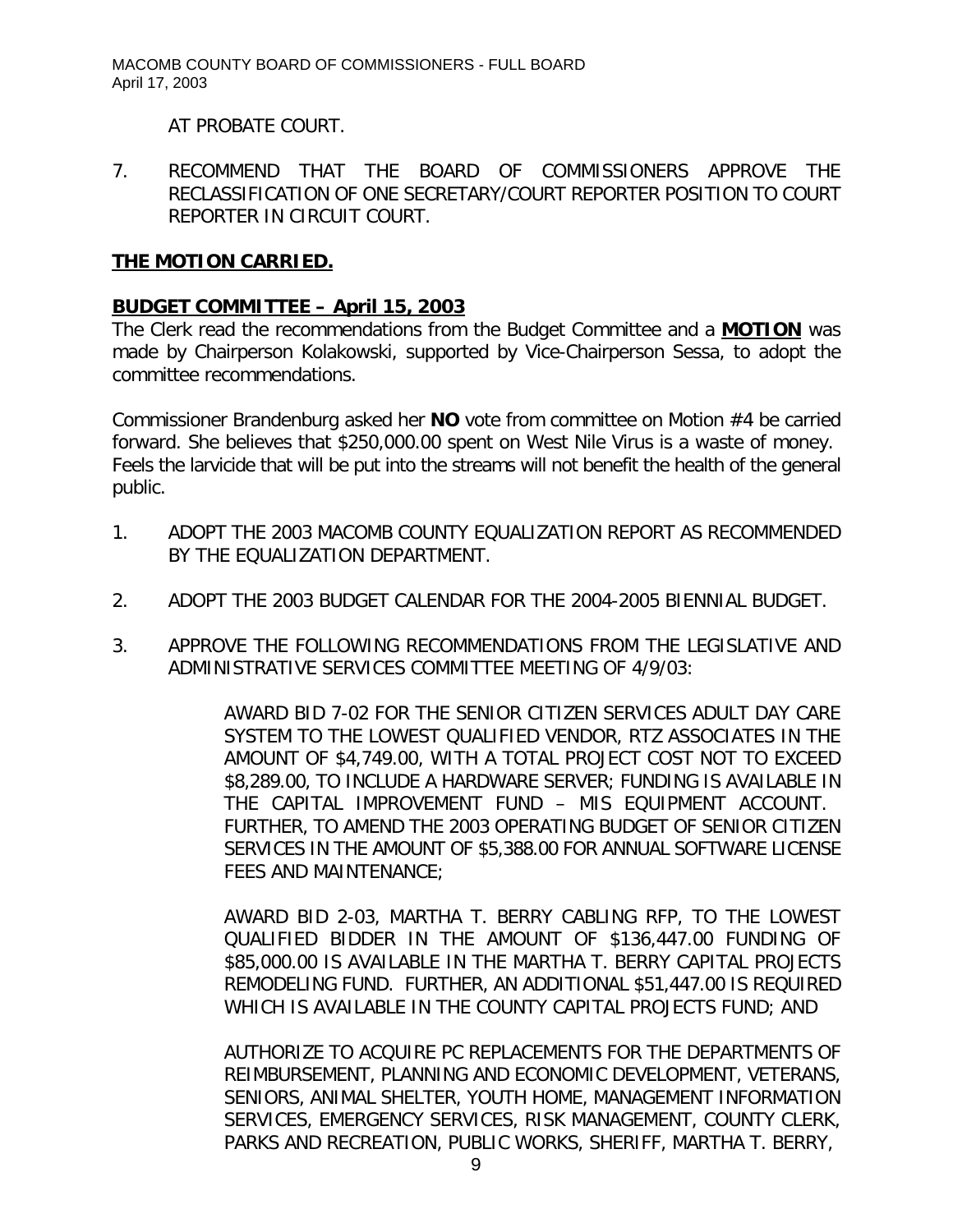MACOMB COUNTY COMMUNITY SERVICES AGENCY AND PUBLIC HEALTH AS PART OF THE PC REPLACEMENT/UPGRADE PROGRAM AS DETAILED IN CORRESPONDENCE FROM THE MIS DIRECTOR. APPROPRIATION OF THIRD YEAR FUNDS IN THE AMOUNT OF \$300,000.00 IS AVAILABLE IN THE CAPITAL IMPROVEMENT FUND.

4. APPROVE THE FOLLOWING RECOMMENDATIONS FROM THE HEALTH SERVICES COMMITTEE OF 4/10/03:

> APPROVE THE ESTABLISHMENT OF A WEST NILE VIRUS COMMUNITY ASSISTANCE FUND IN THE AMOUNT OF \$250,000.00 WITH POLICIES AND PROCEDURES FOR ITS UTILIZATION, AS AMENDED. FUNDING IS AVAILABLE IN THE DELINQUENT REVOLVING FUND; AND

> AUTHORIZE TO PROVIDE FUNDING TO THE DEPARTMENT OF FACILITIES AND OPERATIONS AND THE OFFICE OF PUBLIC WORKS IN THE AMOUNT OF \$5,000.00 EACH FOR INITIATION OF WEST NILE VIRUS PREVENTION ACTIVITIES; FUND IN AVAILABLE IN THE CONTINGENCY ACCOUNT.

# **THE MOTION CARRIED.**

# *FINANCE COMMITTEE – April 16, 2003*

The Clerk read the recommendations from the Finance Committee and a **MOTION** was made by Chairperson Revoir, supported by Vice-Chairperson Slinde to adopt the committee recommendations.

- 1. APPROVE THE INTER-DEPARTMENTAL LINE ITEM BUDGET ADJUSTMENTS AS SUBMITTED BY THE FINANCE DEPARTMENT.
- 2. APPROVE THE CONTRACT WITH GRECO TITLE REGARDING THE TAX REVERSION TITLE WORK.
- 3. APPROVE THE MONTHLY BILLS (WITH CORRECTIONS, DELETIONS AND/OR ADDENDA) AND AUTHORIZE PAYMENT; FURTHER, TO APPROVE THE PAYROLL IN THE AMOUNT OF \$4,308,521.23, WITH NECESSARY MODIFICATIONS TO THE APPROPRIATIONS.
- 4. APPROVE THE ESTABLISHMENT OF AN AD HOC COMMITTEE TO REVIEW LONG TERM CARE.

# **THE MOTION CARRIED.**

### **RESOLUTIONS/TRIBUTES**

A **MOTION** was made by Commissioner Liberato, supported by Commissioner Perna, to adopt the Resolutions and Tributes in their entirety.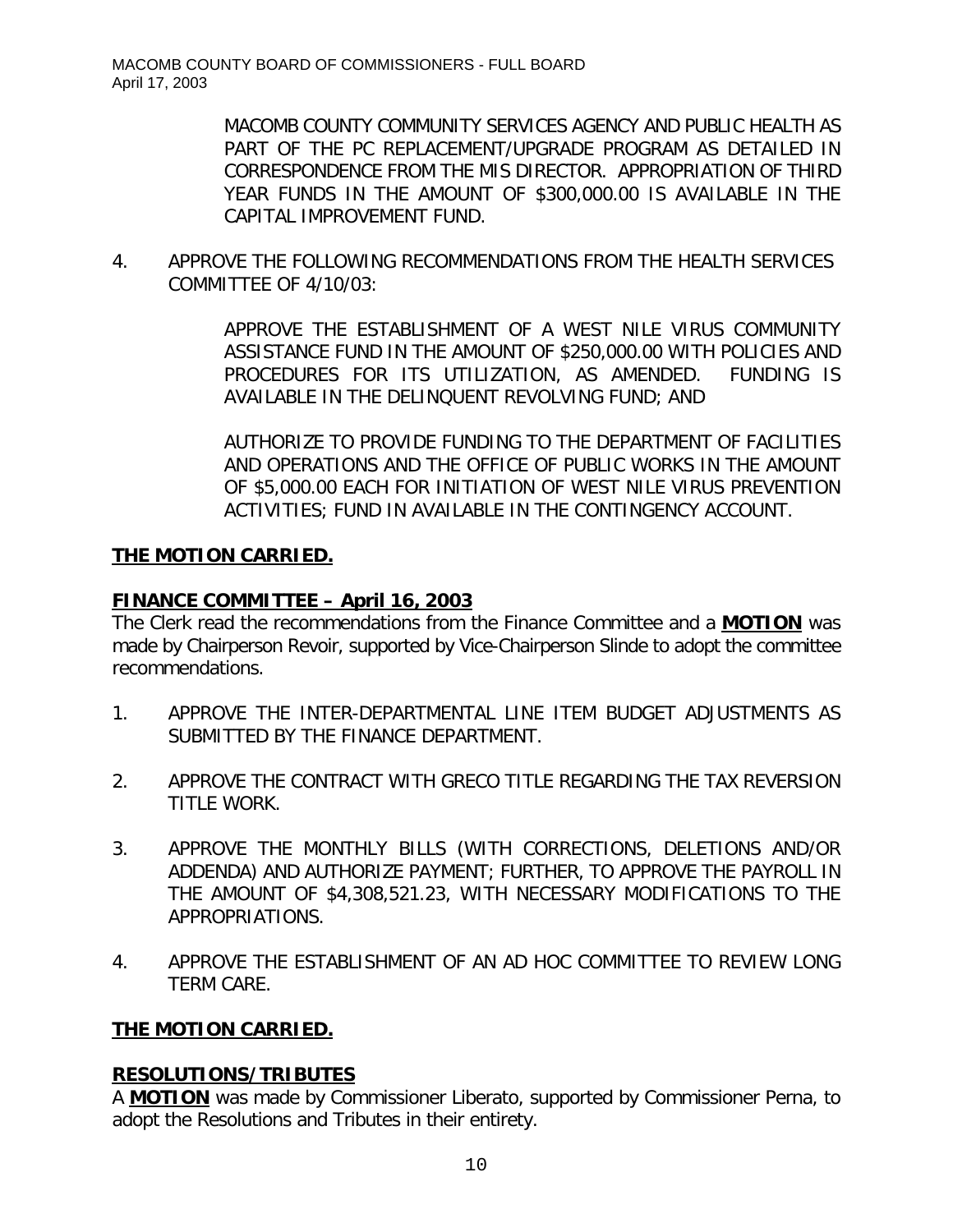Commissioner Rocca asked to separate i) Resolution No. 03-31. There were **NO** objections.

Commissioner Fraschetti and Sessa asked to separate d) Resolution No. 03-34. There were **NO** objections.

A vote was taken on the following:

Res. No. 03-30 Honoring Giulio Crilli - 75<sup>th</sup> Birthday (offered by Flynn; recommended by Community Services Committee on 4/7/03) Res. No. 03-32 Approving Submission of Coastal Grant Application for Public Areas Improvements at the City Place on the Shores Development in St. Clair Shores (recommended by PED Committee on 4/8/03) Res. No. 03-33 Urging Congress to Provide Michigan its Share of Federal Transit Funding and for Greater Funding for Bus Projects (recommended by PED Committee on 4/8/03) Res. No. 03-29 Welcoming Bishop Paul Stewart, Sr., of the Christian Methodist Episcopal Church on His Visit to Macomb County and His Years of Dedicated Service (offered by Hill; recommended by Operational Services Committee on 4/8/03) Res. No. 03-35 Supporting U.S. Congress Partial Birth Abortion Ban Act (offered by Revoir on behalf of Board; recommended by LAS Committee on 4/9/03) Res. No. 03-36 Declaring the Week of May 18-24, 2003 as Emergency Medical Services Week in Macomb County (recommended by Health Services Committee on 4/10/03) Res. No. 03-37 Commending Dominic Calderone – Retirement from EMS Medical Control Authority Board (offered by DeSaele; recommended by Health Services Committee on 4/10/03) Res. No. 03-38 Commemorating the Halfway Schoolhouse's Recognition as a National Historical Landmark (offered by Slinde; recommended by Finance Committee on 4/16/03) Res. No. 03-39 Commending the Warren Community Development Corporation for their efforts to rebuild neighborhoods (offered by Doherty at Full Board 4/17/03)

**THE MOTION CARRIED,** with Commissioner Brandenburg voting **NO** on c) Resolution No. 03-33.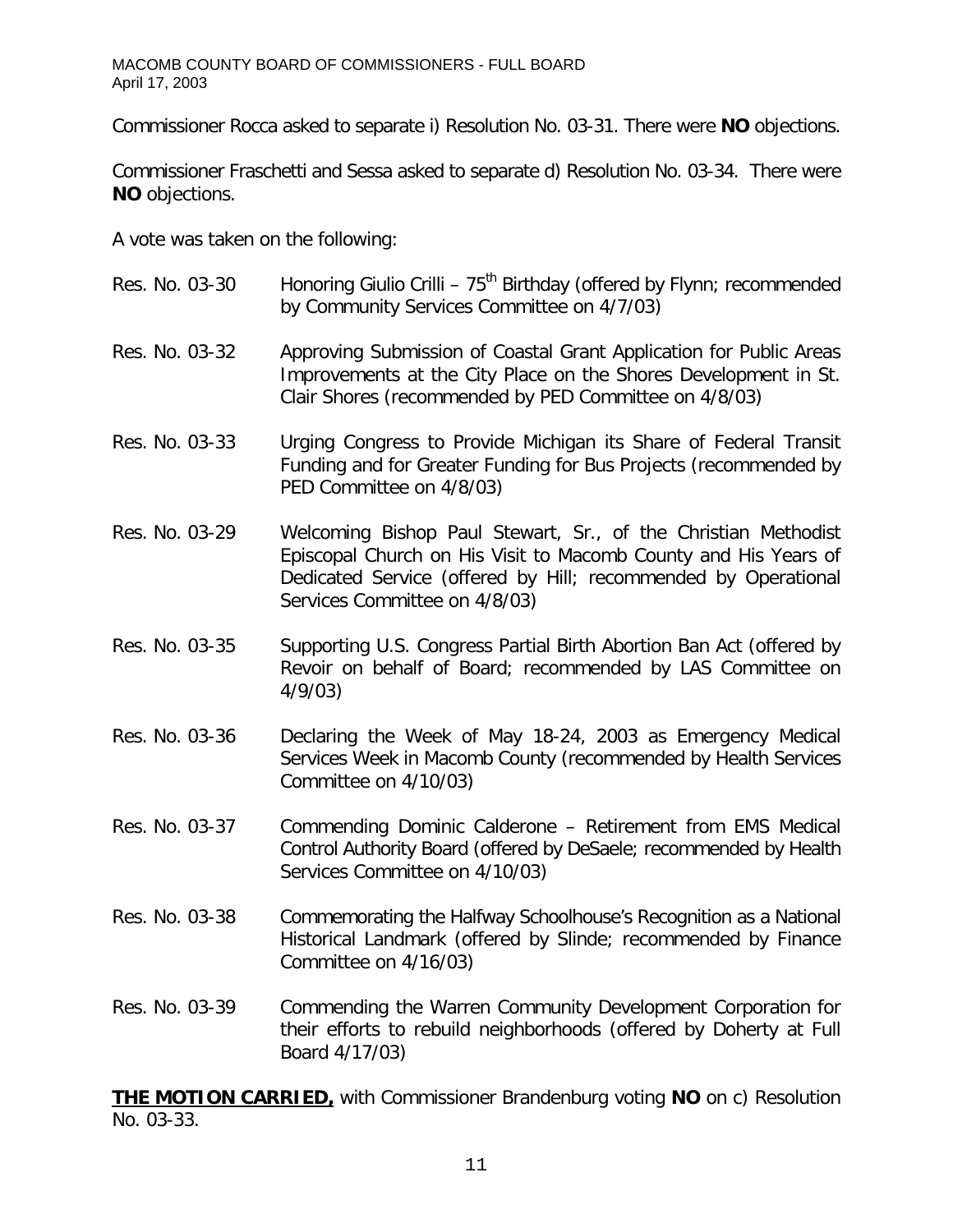### **SEPARATED RESOLUTION**

Res. No. 03-31 Honoring Anna Katherine Kapolka Sauger –  $99<sup>th</sup>$  Birthday (offered by Sauger; recommended by Budget Committee on 4/15/03)

Commissioner Rocca wanted to recognize Mrs. Sauger on the occasion of her 99<sup>th</sup> Birthday.

#### **THE MOTION CARRIED.**

Res. No. 03-34 Requesting the State of Michigan Legislature to Enact Legislation Allowing the Use of Impact Fees (recommended by PED Committee on 4/8/03)

A discussion ensued.

A **MOTION TO REFER** back to Planning and Economic Development Committee was made by Commissioner Flynn, supported by Commissioner Brown.

A vote was taken and the **MOTION TO REFER CARRIED**, with Commissioners Kolakowski, Kennard, Doherty, Mijac and Haggerty voting **NO**.

#### **RECOMMENDATION FROM 3/26/03 FINANCE COMMITTEE MEETING RE: GROUP DEFERRED ANNUITY CONTRACTS WITH CITISTREET AND ING (postponed from 3/27/03 Full Board Meeting)**

AUTHORIZE THE COUNTY TO ENTER INTO GROUP DEFERRED ANNUITY CONTRACTS WITH CITISTREET AND ING AS RECOMMENDED BY THE FINANCE COMMITTEE ON FEBRUARY 19, 2003 AND SUMMARIZED BY THE FINANCE DIRECTOR'S LETTER DATED MARCH 19, 2003, WAS MADE BY COMMISSIONER DOHERTY, SUPPORTED BY COMMISSIONER DI MARIA.

Commissioner Doherty wanted to add to the motion a recommendation that the Personnel Committee review the option of putting together a deferred compensation advisory board that would consist of employee representatives to have input into the practices. This group would have **NO** fiduciary responsibilities but could possibly meet periodically with the vendors to discuss different funds.

**THE MOTION CARRIED**, with Commissioners Slinde, Hill, Perna and Flynn voting **NO**.

### **ITEM WAIVED TO FULL BOARD BY PLANNING AND ECONOMIC DEVELOPMENT COMMITTEE CHAIRMAN:**

### a) **SELECTION OF COVER FOR 2003 ANNUAL REPORT**

A **MOTION** WAS MADE BY COMMISSIONER SZCZEPANSKI, SUPPORTED BY COMMISSIONER REVOIR, TO APPROVE OPTION "A" FOR THE COVER OF THE 2003 MACOMB COUNTY BOARD OF COMMISSIONERS ANNUAL REPORT, **AND THE MOTION CARRIED.**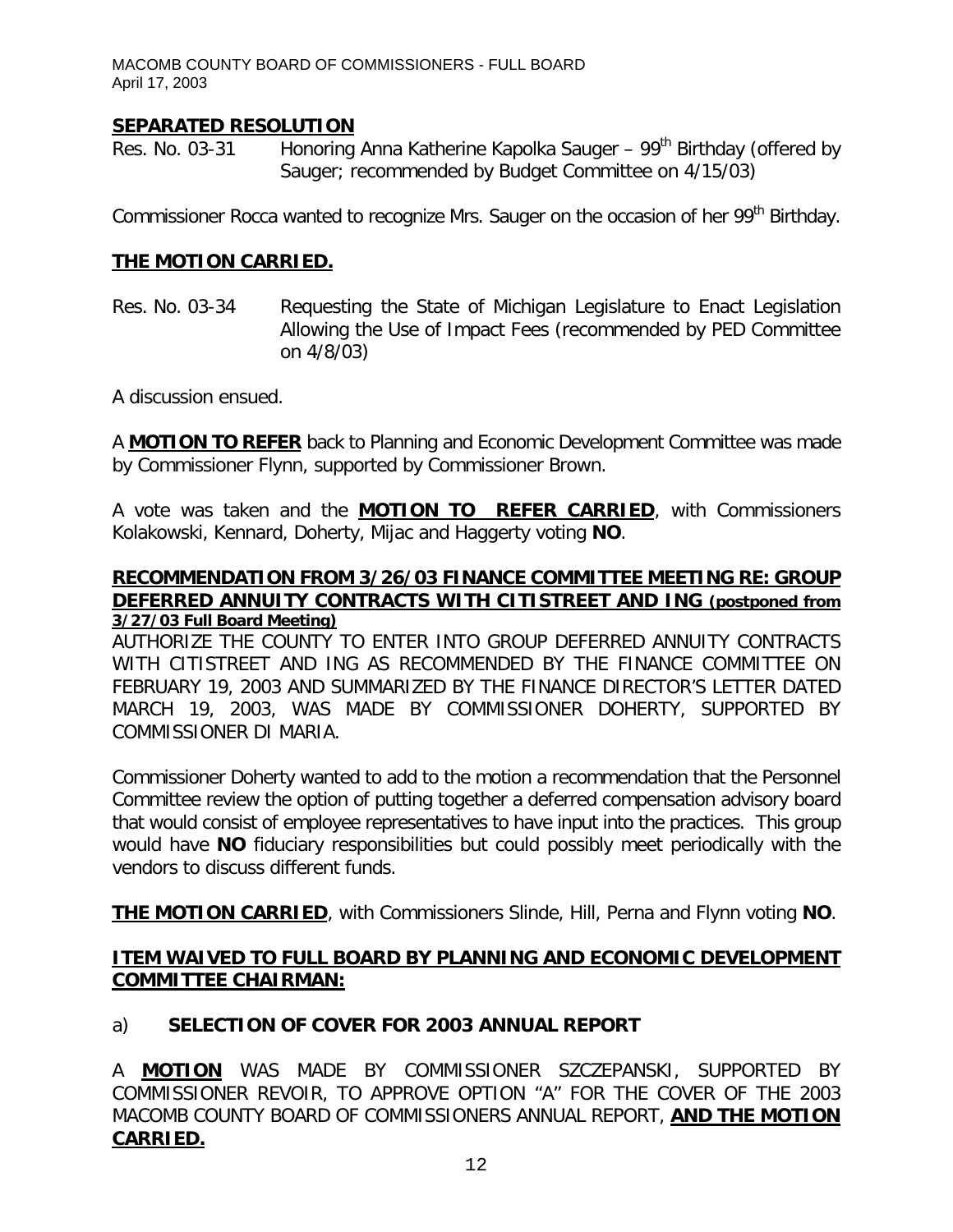### b) **2003 ANNUAL REPORT**

A **MOTION** WAS MADE BY COMMISSIONER WALSH, SUPPORTED BY COMMISSIONER DI MARIA, TO APPROVE THE 2003 ANNUAL REPORT WITH THE SUGGESTED CHANGES AND/OR CORRECTIONS, AND THE **MOTION CARRIED.**

### **REQUEST TO PURCHASE PREVIOUS SERVICE TIME**

A **MOTION** WAS MADE BY COMMISSIONER DOHERTY, SUPPORTED BY COMMISSIONER FLYNN, TO APPROVE PURCHASE OF PREVIOUS SERVICE TIME BY PAUL T. SUSCO-ALLEN, AND THE **MOTION CARRIED.**

### **APPOINTMENTS**

# a) **MACOMB COUNTY MEDICAL CONTROL AUTHORITY/BOARD**

A **MOTION** WAS MADE BY COMMISSIONER DOHERTY, SUPPORTED BY COMMISSIONER FLYNN, TO APPOINT MARK FOURNIER TO THE PARAMEDIC COMMITTEE OF THE MACOMB COUNTY MEDICAL CONTROL AUTHORITY, **AND THE MOTION CARRIED.**

### b) **MACOMB COUNTY SOLID WASTE PLANNING COMMITTEE**

A **MOTION** WAS MADE BY COMMISSIONER DOHERTY, SUPPORTED BY COMMISSIONER ROCCA, TO APPOINT TO THE MACOMB COUNTY SOLID WASTE PLANNING COMMITTEE THE FOLLOWING INDIVIDUALS TO A TWO YEAR TERM:

| <b>STATUTORY CATEGORY*</b>              | <b>MEMBER</b>          | <b>COMMENTS</b>              |
|-----------------------------------------|------------------------|------------------------------|
| Solid Waste Management Industry         | Fred Thompson          | Owner, Indian                |
| Summer Recycling                        |                        |                              |
| Solid Waste Management Industry         | Ed Hoover              | Waste Consultant             |
| Solid Waste Management Industry         | Sanford Rosen          | Owner, Great Lakes           |
|                                         |                        | Recycling                    |
| Solid Waste Management Industry         | Tom Horton             | Waste Management             |
|                                         |                        | <b>Government Affairs</b>    |
| Environmental Interest Group            | Roy Schwark            | Chairman, Macomb             |
|                                         |                        | <b>Conservation Office</b>   |
| Environmental Interest Group            | <b>Terry Gibb</b>      | <b>MSU Extension Service</b> |
|                                         |                        | <b>Natural Resources</b>     |
| <b>Representation County Government</b> | Keith Rengert          | Macomb County Commissioner   |
| Representative City Government          | Charley Garber         | Mayor City of Richmond       |
| Representative Township Government      | Jim McKiernan          | Former Supervisor            |
|                                         |                        | Richmond Township            |
| Solid Waste Planning Agency             | <b>Charles Hersey</b>  | <b>SEMCOG Environment</b>    |
|                                         |                        | Manager                      |
| <b>Industrial Waste Generators</b>      | John Gardner           | <b>General Motors</b>        |
| <b>General Public</b>                   | <b>Richard Doherty</b> | Citizen (Warren)             |
| <b>General Pulblic</b>                  | Joe Yelenich           | Citizen (Richmond)           |
| <b>General Public</b>                   | Richard Lange          | Citizen (St. Clair Shores)   |

*\*As prescribed and required under Michigan Public Act 451 of 1994, as amended*

# **THE MOTION CARRIED.**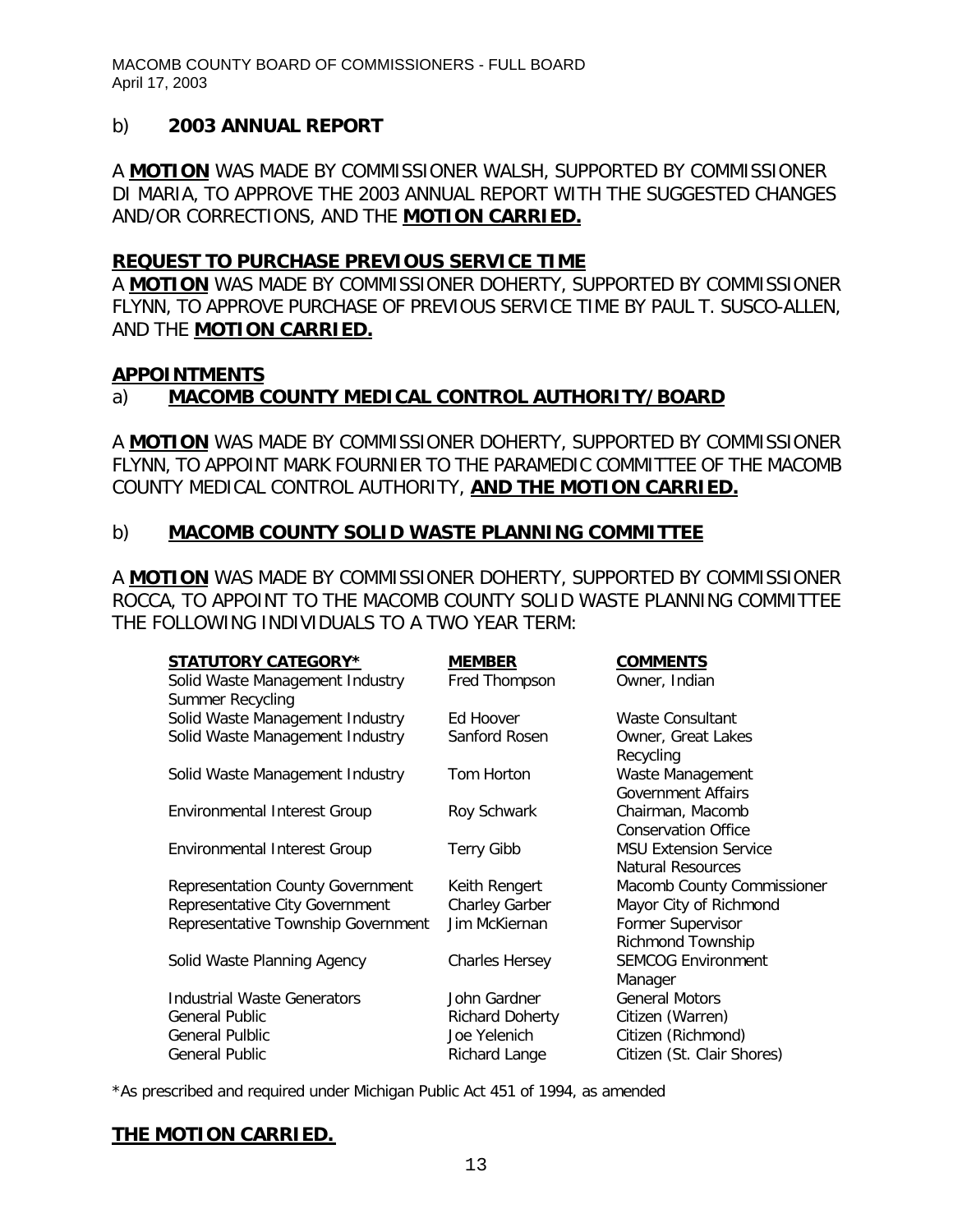### **NEW BUSINESS**

Commissioner Doherty requested to add a Resolution commending the Warren Community Development Corporation for their efforts to rebuild neighborhoods. There were **NO** objections.

Commissioner Doherty asked Commissioner Mijac to add to Personnel Committee agenda next month the formation of an employee review group regarding the deferred compensation program.

Commissioner Hill feels the 42<sup>nd</sup> District Court issue is not being addressed in the proper committee.

Commissioner Brandenburg indicated the Youth Home should using the same Food Service the jail uses. It would save the county money.

Commissioner Revoir stated that his committee would be looking into the Food Service at the Youth Home.

#### **PUBLIC PARTICIPATION**

### *Daedra McGhee, Governor Granholm's Director of Government and Business Affairs for Southeast Michigan*

Invited the board to visit the office at the former General Motors World Headquarters in Detroit on West Grand Boulevard,  $14^{\text{th}}$  Floor 8:00 a.m.  $-6:00$  p.m. (313) 456-0010.

#### **ROLL CALL ATTENDANCE**

| Ralph A. Liberato   | District 1  |
|---------------------|-------------|
| Marvin Sauger       | District 2  |
| Philip DiMaria      | District 3  |
| Mike Walsh          | District 4  |
| Susan L. Doherty    | District 5  |
| Joan Flynn          | District 6  |
| Sue Rocca           | District 7  |
| Diana J. Kolakowski | District 8  |
| Robert Mijac        | District 9  |
| Philis DeSaele      | District 10 |
| Ed Szczepanski      | District 11 |
| Peter J. Lund       | District 12 |
| Don Brown           | District 13 |
| Kurt S. Kramer      | District 14 |
| Keith Rengert       | District 15 |
| William J. Revoir   | District 16 |
| Bobby L. Hill       | District 17 |
| Michael C. Sessa    | District 18 |
| James M. Perna      | District 19 |
| Nancy M. White      | District 20 |
| Leonard Haggerty    | District 21 |